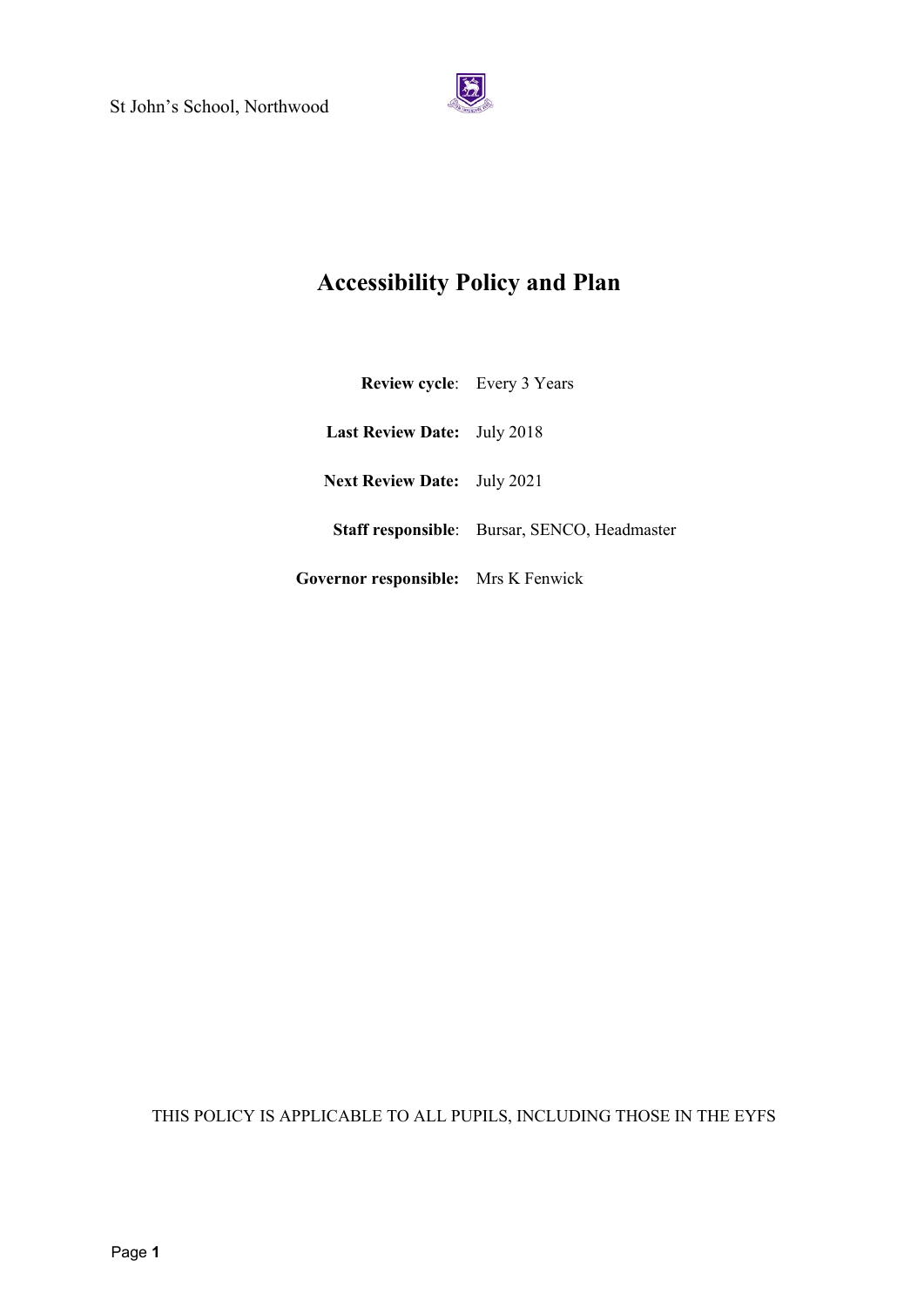

# **ACCESSIBILITY FOR DISABLED PUPILS**

#### **Introduction**

This policy is drawn up in accordance with Schedule 10 of the Equality Act 2010.

#### **Definition of Disability**

#### Disability is defined by the Equality Act 2010:

"A person has a disability if he or she has a physical or mental impairment that has a substantial *and long-term adverse ef ect on his or her ability to carry out normal day to day activities."*

#### **Key Objective**

To reduce and, where possible and reasonable, eliminate barriers to access to the curriculum and to full participation in St John's School community for pupils, and prospective pupils, with a disability.

#### **Principles**

Compliance with the Equality Act 2010 is consistent with St John's aims, the equal opportunities policy and the Special Educational Needs Policy.

## St John's recognises its duty under the Equality Act 2010 :

- ∙ *not to discriminate against disabled pupils in their admissions and exclusions, and provision of education and associated services*
- ∙ *not to treat disabled pupils less favourably*
- ∙ *to take reasonable steps to avoid putting disabled pupils at a substantial disadvantage*
- ∙ *to publish an Accessibility Plan for disabled pupils in compliance with Schedule 10.*

St John's recognises and values parents' knowledge of their child's disability and its effect on his ability to carry out normal activities, and respects the parents' and child's right to confidentiality. St John's provides all of its pupils with a broad and balanced curriculum, differentiated and adjusted to meet the needs of individual pupils and their preferred learning styles; and endorses the key principles in the National Curriculum 2000 framework, which underpin the development of a more inclusive curriculum:

- ∙ *setting suitable learning challenges*
- ∙ *responding to pupils' diverse learning needs*
- ∙ *overcoming potential barriers to learning and assessment for individuals and groups of pupils where reasonable.*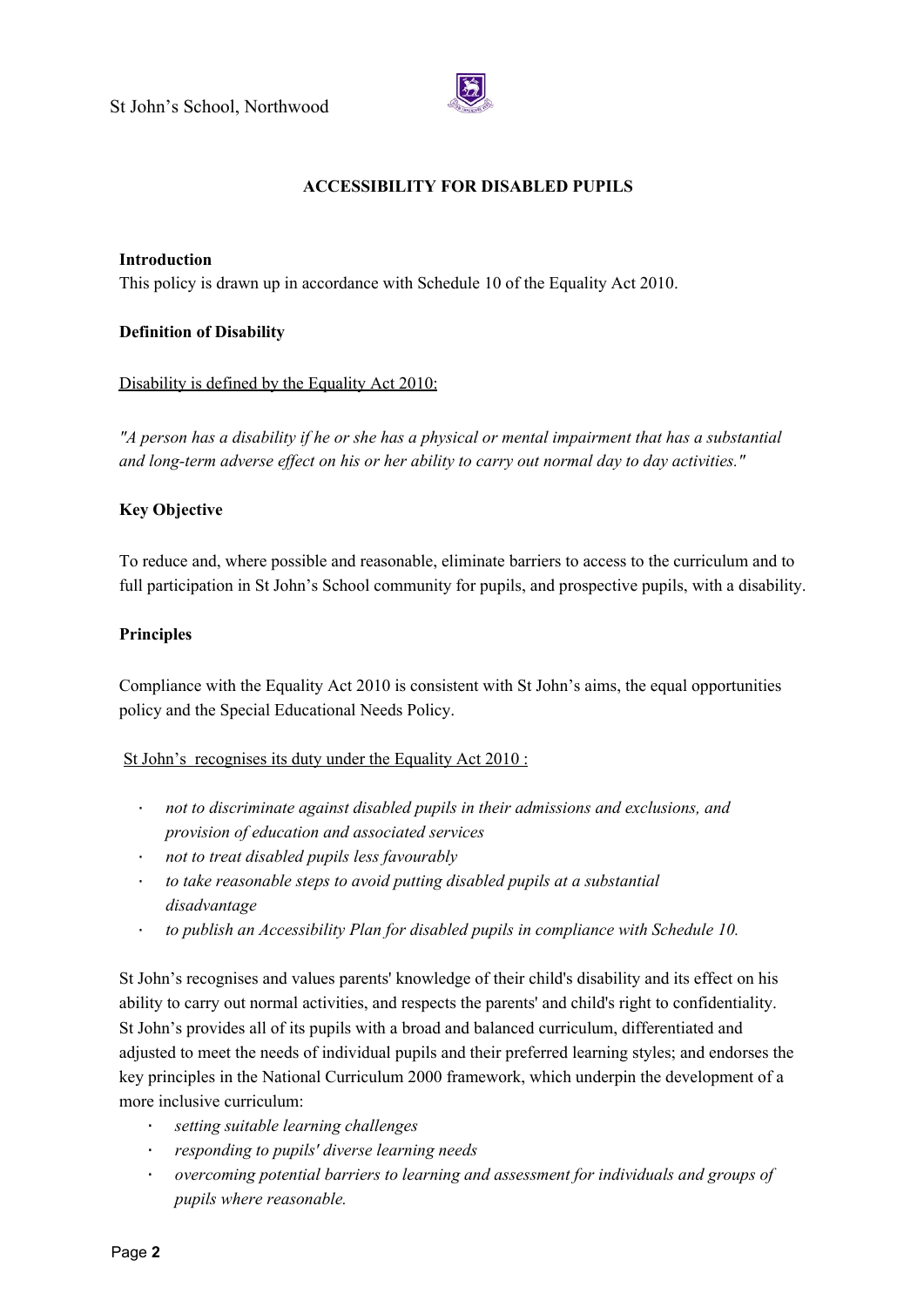

## **Activity**

# a) Education & related activities

St John's will continue to seek and follow the advice of specialist services, such as specialist teachers for the visually impaired, hearing impaired and physically impaired and SEN inspectors/advisers, and of appropriate health professionals from the local NHS Trusts.

# b) Physical environment

St John's will continue to take account of the needs of pupils and visitors with physical difficulties and sensory impairments when planning and undertaking future improvements and refurbishment of the site and premises. This will include: assessing acoustics, lighting, colour schemes and the accessibility of facilities and fittings especially handrails and ramps.

# c) Provision of information

St John's will continue to improve the way in which information is delivered to pupils with disabilities. For example, information that is normally provided in writing (such as handouts, textbooks) is made more accessible for visually impaired pupils by providing it in larger print and/or through assistive technology, by selecting appropriate hardware and software.

## d) Increased access to the curriculum

St John's will continue to make reasonable adjustments that enable pupils with disabilities to have better access to the curriculum, such as changes to teaching and learning arrangements, classroom organisation, timetabling and attending educational visits.

## e) Assistive technology

St John's will continue to develop its use of technology suited to pupils needs to enable them to access the curriculum more easily. For example, laptops, ipads, interactive whiteboards, text to speech software.

## **Accessibility Plan**

See attached Accessibility Plan (Appendix 1)

## **Linked Policies**

This Plan will contribute to the review and revision of related school policies, e.g.

- ∙ *School Development Plan*
- ∙ *Special Educational Needs Policy*
- ∙ *Equal Opportunities Policy*
- ∙ *Teaching and learning Policy*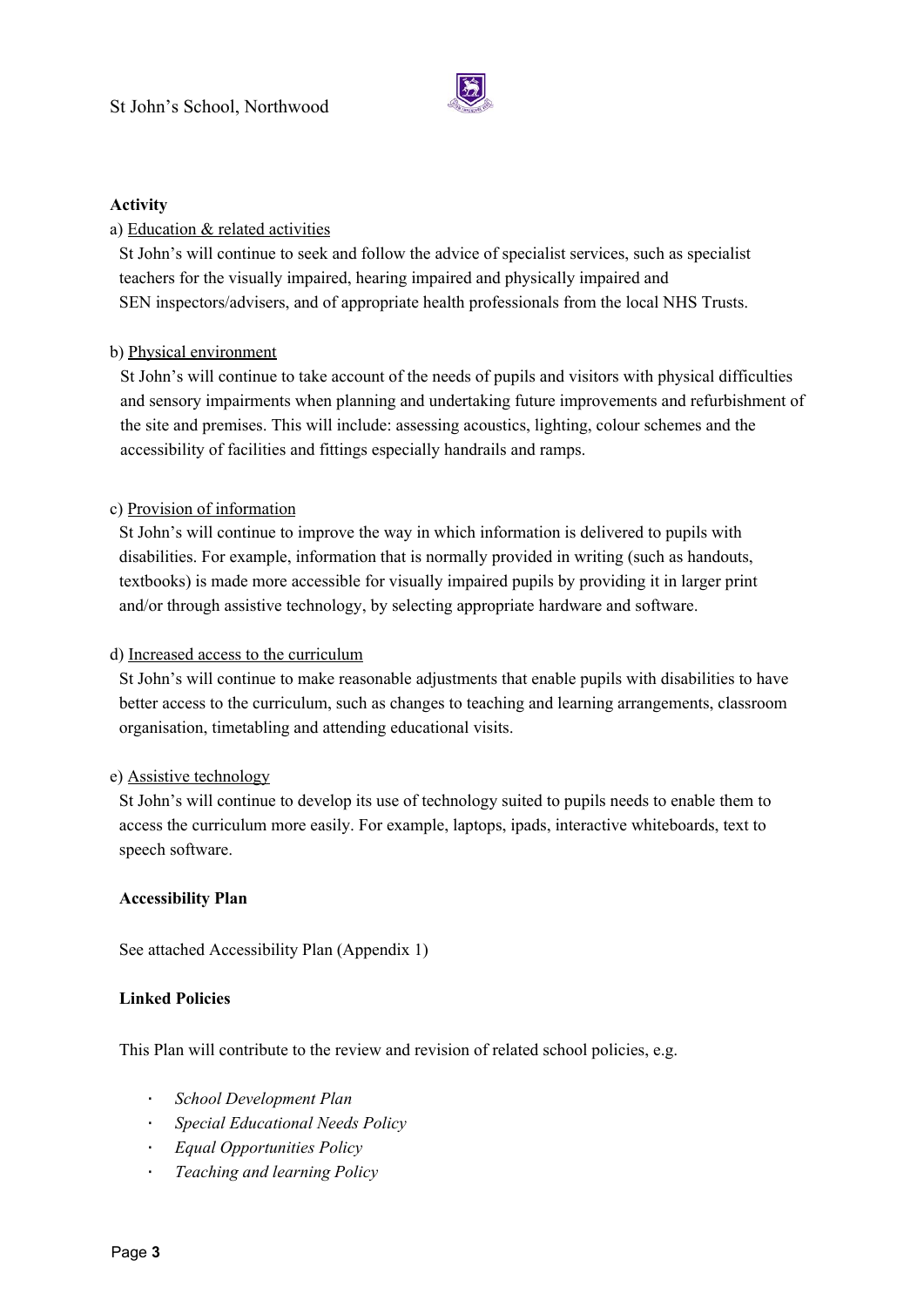

# **APPENDIX 1:**

# **ACCESSIBILITY PLAN: SEPT 2018 – SEPT 2021**

| <b>Provision Information</b> | Time scales and actions                                                                                                                                                                                                                                                                                                                                                                             |
|------------------------------|-----------------------------------------------------------------------------------------------------------------------------------------------------------------------------------------------------------------------------------------------------------------------------------------------------------------------------------------------------------------------------------------------------|
| <b>Short term (18-19)</b>    | Sept 2018: Familiarisation with SEN information on iSAMs for<br>all relevant staff.<br>Sept 2018: Review the potential impact of tablet computers to<br>aid provision.<br>Jan 2019: Investigate the cost and practicality of technology as<br>appropriate to the pupils in our school (attend Bett Jan 2019)<br>Feb 2019: Continue to develop staff knowledge and skills (in<br>staff SEN folders). |
| Medium term (19-20)          | Sept 2019: SEND Training for all staff and LDD guidance.<br>April 2020: Monitoring and assessing provision information<br>and communication systems taking account of external SEN<br>changes and school need.                                                                                                                                                                                      |
| Long term $(20-21)$          | Sept 2020: Review of provision information                                                                                                                                                                                                                                                                                                                                                          |

| <b>Access to curriculum</b> | Time scales and actions                                                                                                            |
|-----------------------------|------------------------------------------------------------------------------------------------------------------------------------|
| Short term $(18-19)$        | Sept 2018: Ensure tablet computers available for SEND pupils;<br>review/ adjust white-board position in class room WH1 and<br>WH4. |
|                             | Feb 2019: Increase access for children with speech and<br>language difficulties developing staff knowledge and skills              |